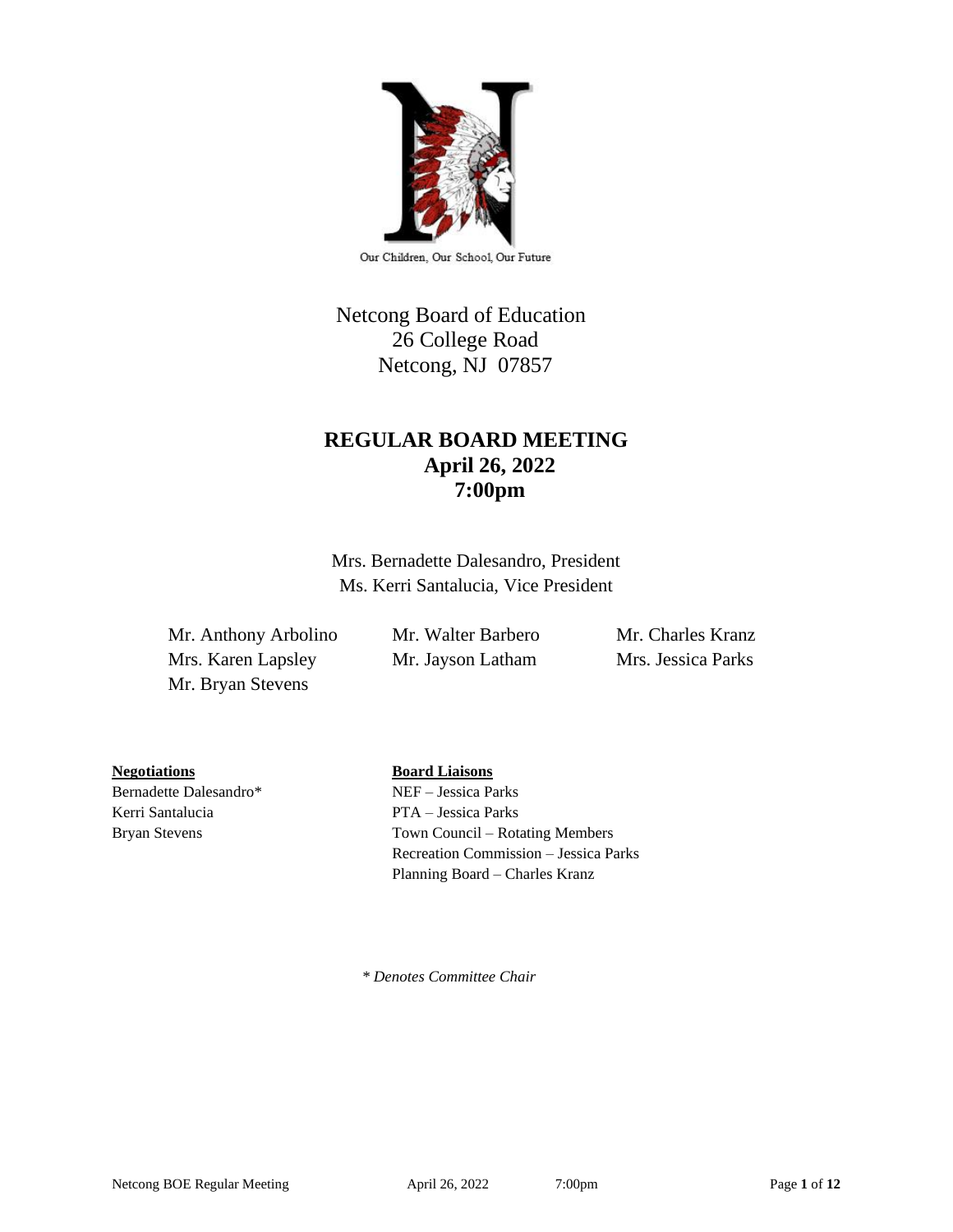## **2021-2022**

# **Netcong Board of Education**

# **Open Public Meeting Proclamation**

The New Jersey Open Public Meeting Law was enacted to ensure the right of the public to have advance notice of and to attend the meetings of public bodies at which any business affecting their interest is discussed or acted upon. In accordance with the provisions of the Act the Board of Education of the Netcong School District in the County of Morris has caused notice of this meeting to be published by having the date, time and place thereof posted. The notice was mailed to the Daily Record and those persons or entities requesting notification and filed with the municipal clerk of the Borough of Netcong.

Due to the public health emergency in the State of New Jersey, the Board will be conducting a virtual meeting. Directions for accessing the virtual public meeting were posted on the District website: netcongschool.org

## **Mission Statement**

Netcong, a tradition to nurture, inspire, empower, and achieve by all, for all.

## **Board Goals**

- 1. Continue Professional Development for board members with emphasis on training requirements and opportunities.
	- a. Budget/Financial Reports
	- b. Policy
- 2. Use the information from the building facilities audit to update the long-range facilities plan and identify facilities expansion and upgrades needed.
	- a. True completion of Music Room upgrades
- 3. To expand community outreach and build community support.

# **District Goals**

- 1. Administer an ever-evolving state-of-the-art technologically secure and supportive learning environment equipped to deliver 21st century opportunities for students, staff and the community.
- 2. Secure funding to upgrade buildings and grounds to meet the growing needs of the preschool and middle school population while maintaining small class sizes, delivering 21<sup>st</sup> century programs/technology, and providing an inspiring, engaging, and welcoming facility.
- 3. Create a 21st century school environment that embraces and supports community-based, arts- integrated, experiential learning opportunities that are culturally responsive to the increasingly diverse Netcong community.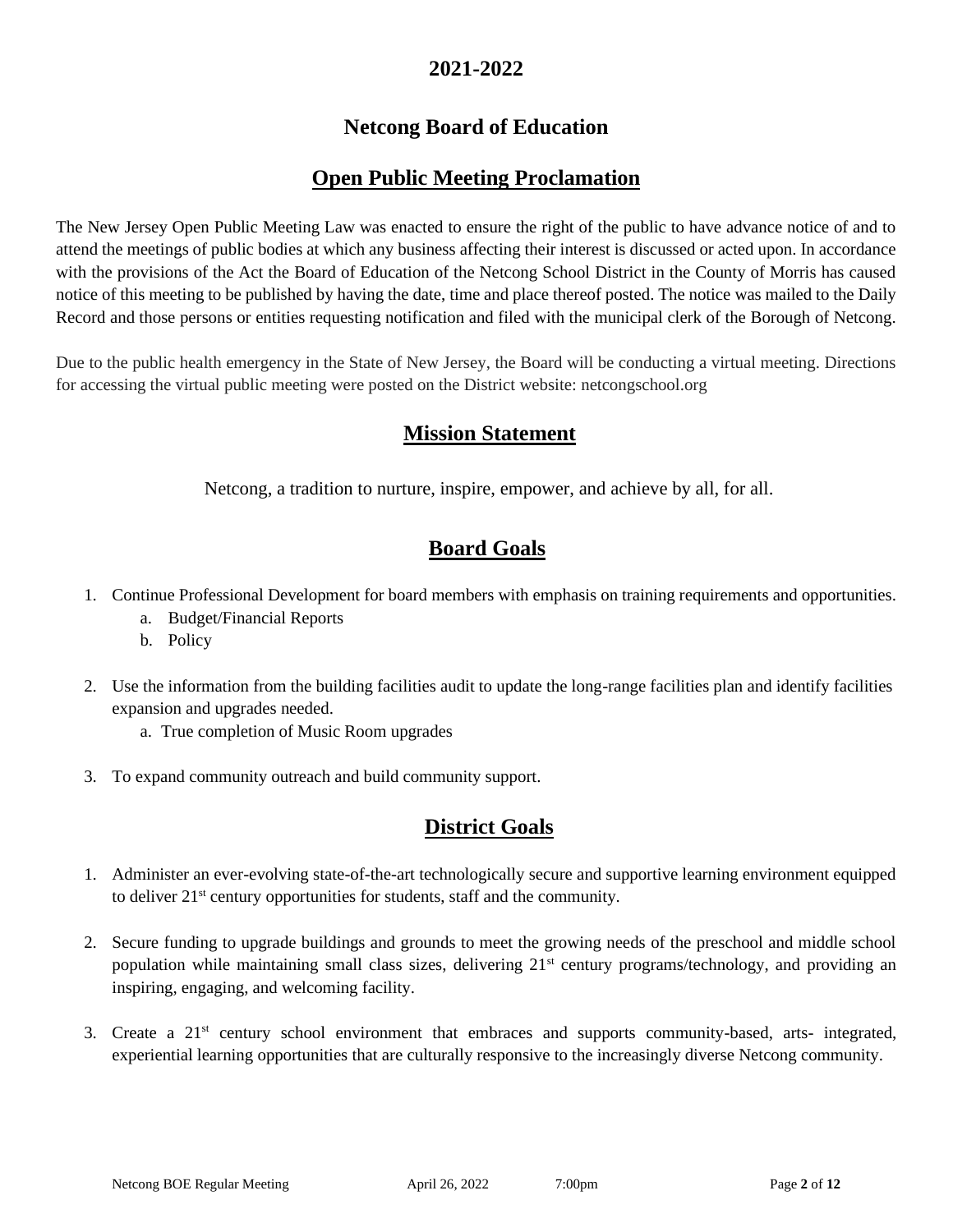- **1. Call to Order**
- **2. Flag Salute**
- **3. Roll Call**

**Roll Call**

| Mr. Arbolino   | Mr. Barbero | Mr. Kranz              |
|----------------|-------------|------------------------|
|                | Mr. Latham  | Mrs. Parks             |
| Ms. Santalucia | Mr. Stevens | <b>Mrs. Dalesandro</b> |

### **4. Correspondence & Approval of Minutes**

**Moved By:\_\_\_\_\_\_\_\_\_\_\_\_\_\_\_\_\_\_\_ Seconded By:\_\_\_\_\_\_\_\_\_\_\_\_\_\_\_\_\_\_\_**

Be it resolved that the minutes of the following meeting(s) be approved as submitted:

| March 22, 2022 | <b>Regular Meeting Minutes</b>      |
|----------------|-------------------------------------|
| March 22, 2022 | <b>Executive Session Minutes</b>    |
| March 28, 2022 | <b>Special Meeting Minutes</b>      |
| March 28, 2022 | <b>Executive Session Minutes</b>    |
| April 19, 2022 | <b>Work Session Meeting Minutes</b> |
| April 19, 2022 | <b>Executive Session Minutes</b>    |

### **Roll Call**

| Mr. Arbolino   | Mr. Barbero | Mr. Kranz              |
|----------------|-------------|------------------------|
|                | Mr. Latham  | Mrs. Parks             |
| Ms. Santalucia | Mr. Stevens | <b>Mrs. Dalesandro</b> |

### **5. Presentation**

2022-2023 School Budget

## **6. Hearing of Citizens on the 2022-2023 Budget Only**

#### **7. President's Comments**

#### **8. Superintendent's Comments**

a.Security Drill was held on March 21, 2022 at 12:50 pm with a duration of 10 minutes b. Security Drill was held on April 8, 2022 at 11:43 am with a duration of 10 minutes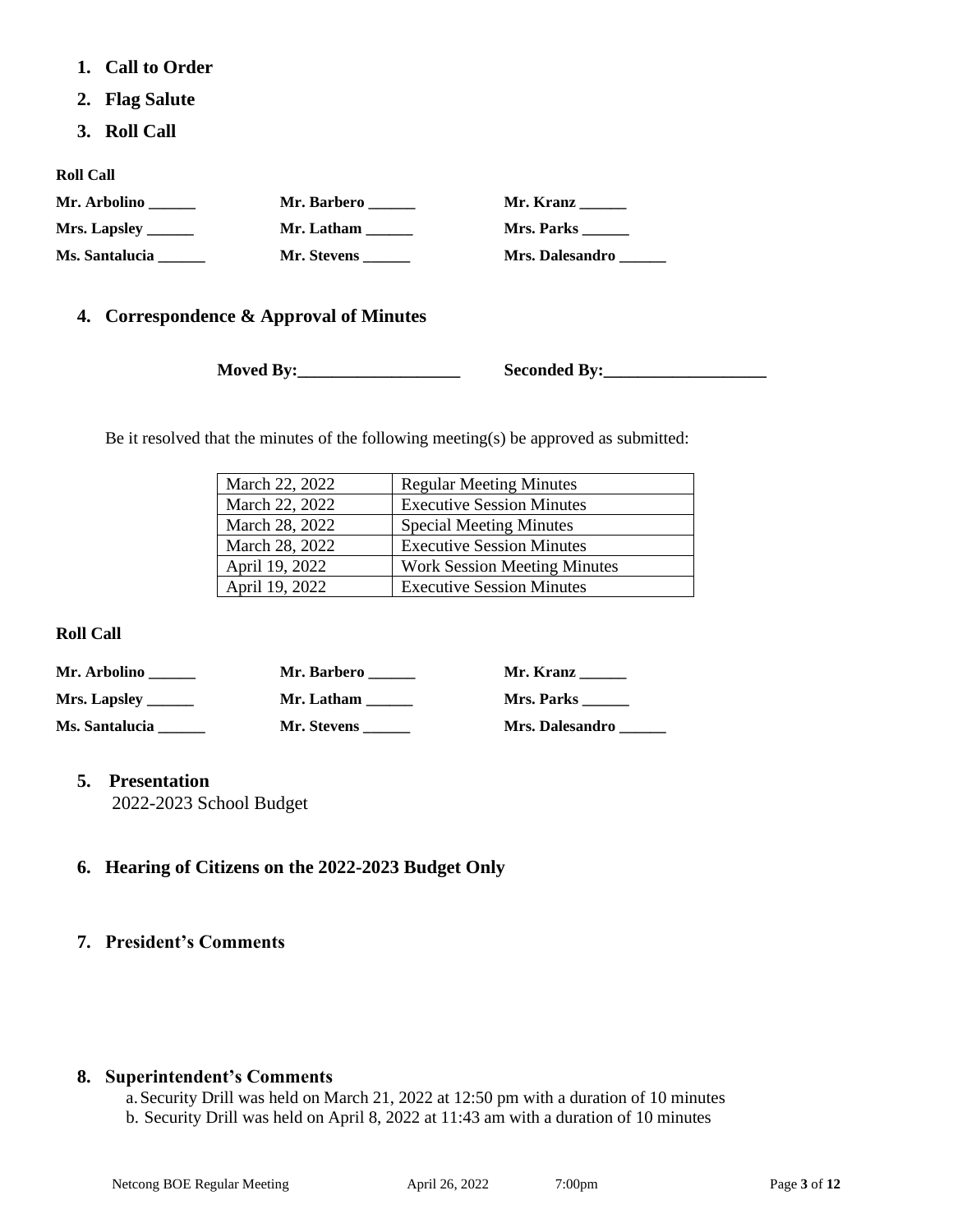### **9. School Business Administrator/Board Secretary's Comments**

### **10. Meeting Open to the Public (Agenda Items Only)**

**Open: Moved By:\_\_\_\_\_\_\_\_\_\_\_ Seconded By:\_\_\_\_\_\_\_\_\_\_\_ Time:\_\_\_\_\_\_\_\_\_\_\_** *Public is invited to address the Board with any questions, comments or concerns. The Board requests that the individual address the Board, giving name and address, and asks that all remarks be directed to the Chair. The public portion shall be limited to thirty minutes with a five-minute time limit on each participant. The Board wishes to remind all attendees at its meeting that while it subscribed without reservation to the principle of keeping the public completely informed, by policy it cannot allow public discussion of personnel matters. If a matter concerning the staff of the Netcong Public School is of interest or concern, the matter would be referred to the Superintendent or the Board of Education, either by telephone or letter.*

 **Closed:** Moved By: Seconded By: Time:

**11. Items for Board Action:** *Be it resolved that resolution numbers 1–26 be adopted, as presented*

- 1. Be it resolved that the Netcong Board of Education, upon the recommendation of the Superintendent, hereby approves the March 30, 2022 payroll in the amount of \$187,476.83
- 2. Be it resolved that the Netcong Board of Education, upon the recommendation of the Superintendent, hereby approves the April 14, 2022 payroll in the amount of \$185,946.19
- 3. Be it resolved that the Netcong Board of Education, upon the recommendation of the Superintendent, hereby approves the bills list from March 23, 2022 through April 26, 2022 in the amount of \$688,572.00
- 4. Be it resolved that the Netcong Board of Education, upon the recommendation of the Superintendent, hereby accepts the following March 31, 2022 Financial Reports. The Board Secretary's monthly certification, as attached, pursuant to N.J.A.C. 6:20-2.12(d) that as of March 31, 2022 no line item account has encumbrances and expenditures, which in total exceed the line item appropriation in violation of N.J.S.A. 18A-22-8 and 18A-22-8.1. Pursuant to N.J.A.C. 6A:23A-16.10 the Netcong Board of Education, after review of the Board Secretary's and Treasurer's monthly financial reports certify that as of March 31, 2022 and upon consultation with the appropriate district officials, to the best of our knowledge, no major account or fund has been over expended in violation of N.J.A.C. 6A:23-2.2 and that sufficient funds are available to meet the district's financial obligations for the remainder of the fiscal year.
- 5. Be it resolved that the Netcong Board of Education, upon the recommendation of the Superintendent, hereby approves the Transfers Reports for the month of March 2022.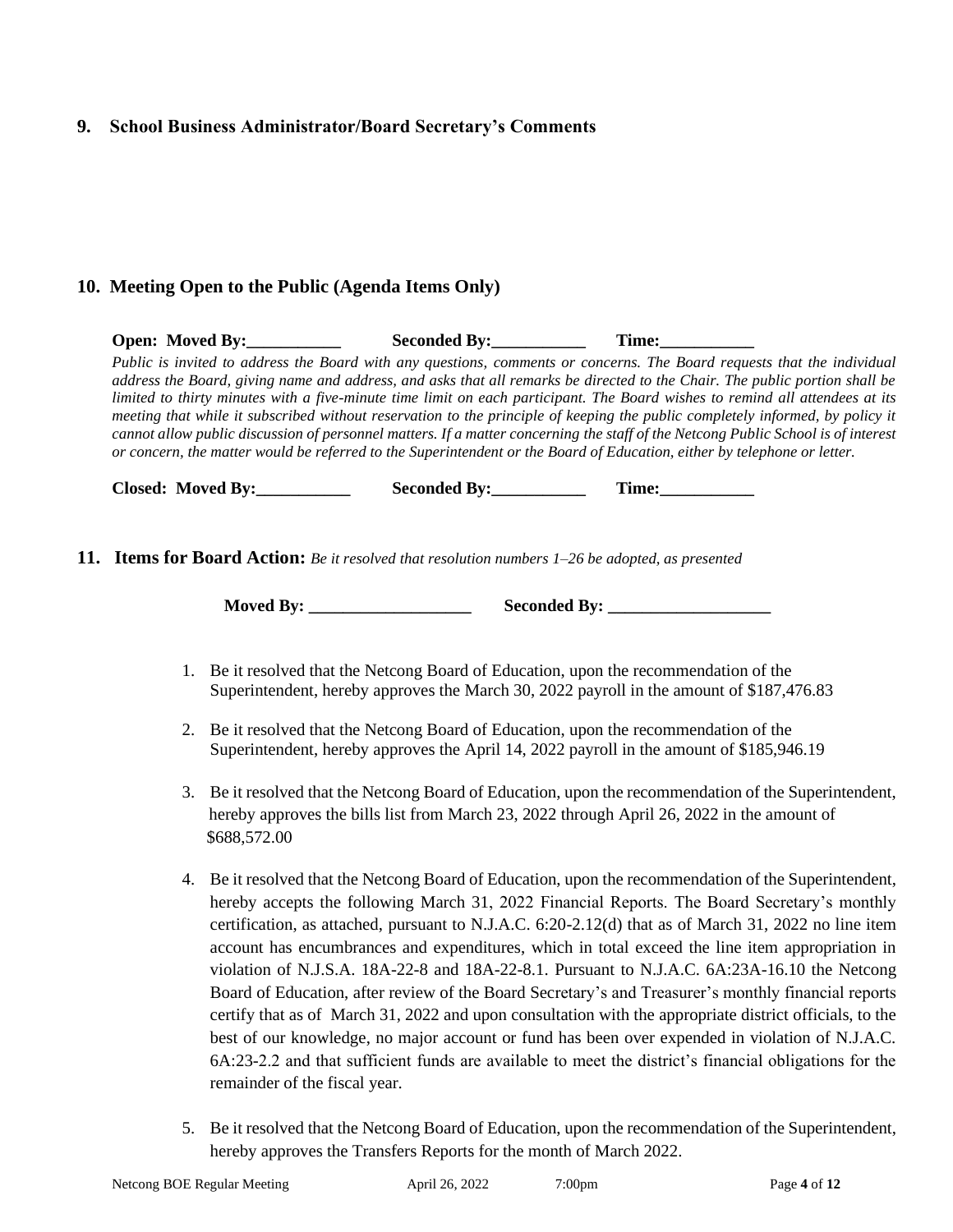6. Be it resolved that the Netcong Board of Education, upon the recommendation of the Superintendent, hereby approves the following policies for a SECOND READ:

| <b>Policy/Regulations</b> |      | <b>Title</b> | $T$ vpe |
|---------------------------|------|--------------|---------|
| a. Policy                 | 2330 | Homework     | Revised |

7. Be it resolved that the Netcong Board of Education, upon the recommendation of the Superintendent, hereby approves the following date changes for previously approved Professional Developments:

| <b>Date</b>    | <b>Workshop/Conference</b><br><b>Name</b> |                                              |         |                               | <b>Location</b> | Cost |
|----------------|-------------------------------------------|----------------------------------------------|---------|-------------------------------|-----------------|------|
| a. $6/29/2022$ | <b>Kurt Ceresnak</b>                      | <b>Regional IRR/Recertification Training</b> | Virtual | Workshop $-$ \$195            |                 |      |
|                |                                           | Session; Stronge and Associates              |         | Mileage $-N/A$                |                 |      |
|                |                                           | Educational Consulting, LLC                  |         |                               |                 |      |
| b.4/11/2022    | Cassidy Santorelli                        | <b>Strengthen Your Special Needs</b>         | Virtual | Workshop - \$259.00           |                 |      |
|                |                                           | <b>Students Executive Function Skills:</b>   |         | fee to be paid from Title IIA |                 |      |
|                |                                           | Reduce Impulsive Behaviors, Increase         |         |                               |                 |      |
|                |                                           | Focus and Develop Working Memory             |         |                               |                 |      |

8. Be it resolved that the Netcong Board of Education, upon the recommendation of the Superintendent, hereby approves the following Professional Development:

| <b>Date</b>  | <b>Name</b>   | <b>Workshop/Conference</b>    | <b>Location</b>   | Cost                      |
|--------------|---------------|-------------------------------|-------------------|---------------------------|
| a. $5/19/22$ | Kurt Ceresnak | NJASA Spring Leadership       | Atlantic City, NJ | Registration \$250.00/per |
|              | Jennie Rider  | Conference: The Balancing     |                   | person: Title II A        |
|              |               | Act: Connecting Life,         |                   | Mileage - \$98.70/per     |
|              |               | Leadership and Wellness       |                   | person                    |
| b.4/8/22     | Alexis Dausch | Basic Life Support for Health | Hackettstown, NJ  | Registration \$99.99      |
|              |               | Care Providers                |                   | Mileage - \$6.37          |
| c. $6/28/22$ | Kate Walsh    | Summer Inclusion Leadership   | Kenilworth, NJ    | Registration \$0.00       |
|              |               | Conference                    |                   | Mileage - \$28.00         |
| d. $5/17/22$ | Christine     | NJASBO Administrative         | Whippany, NJ      | Registration - \$200.00   |
|              | McClaughry    | Assistants & Payroll          |                   | Mileage - \$13.58         |
|              |               | <b>Administrators Program</b> |                   |                           |

7. Be it resolved that the Netcong Board of Education, upon the recommendation of the Superintendent, hereby approves updates to the following Field Trips:

| Date         | <b>Name of Field</b> | Location                     | Grade     | <b>Chaperone</b> | Cost                                            |
|--------------|----------------------|------------------------------|-----------|------------------|-------------------------------------------------|
|              | <b>Trip</b>          |                              |           |                  |                                                 |
| a. $4/25/22$ | All Schools Concert  | <b>LVRHS</b><br>Stanhope, NJ | $6th-8th$ | J. Burkat        | No cost to district;<br>Transportation provided |
|              |                      |                              |           |                  | by LVRHS                                        |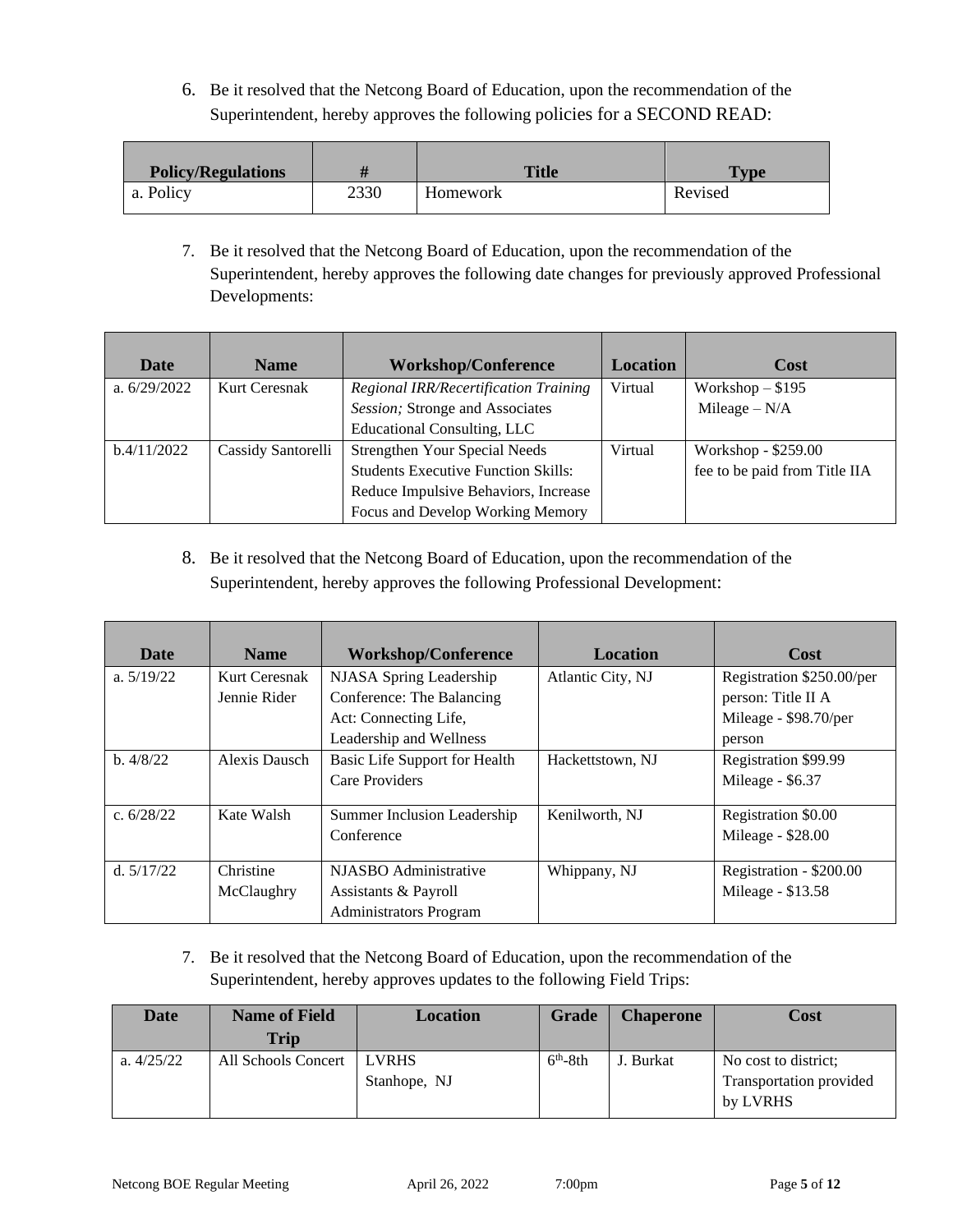| <b>Date</b> | <b>Name of Field</b>                                             | <b>Location</b>                                  | <b>Grade</b>    | <b>Chaperone</b>                                                                             | Cost                                                                                                  |
|-------------|------------------------------------------------------------------|--------------------------------------------------|-----------------|----------------------------------------------------------------------------------------------|-------------------------------------------------------------------------------------------------------|
|             | <b>Trip</b>                                                      |                                                  |                 |                                                                                              |                                                                                                       |
| a. 6/8/2022 | Turtle Back Zoo                                                  | 560 Northfield Ave<br>West Orange, NJ            | 3 <sup>rd</sup> | A Dausch<br>H. Moschella<br>T. Ferris<br>C. Santorelli<br>Parents -<br><b>TBD</b>            | Trip - \$10.00/person<br>student funded<br>Transportation - \$811.20                                  |
| b. 5/27/22  | <b>High Notes Music</b><br>Festival Chorus &<br><b>Band Trip</b> | Dorney Park                                      | 6,7,8           | J Burkat<br>E Brown<br>C DiRenzo<br>D Sandrue<br>K Walsh                                     | Cost -\$49 per person to be<br>paid by students<br>Transportation - TBD to<br>be paid out of Title IA |
| c.6/2/2022  | The Education<br>Program at the Sea<br><b>Grant Consortium</b>   | Fort Hancock, NJ                                 | 5th             | C Collins<br><b>B</b> Costello<br>A Dausch<br>C Vittitow<br>$+ 6$ parents                    | \$250/trip<br>Transportation - \$811.20                                                               |
| d.6/2/2022  | NJ Lakes                                                         | <b>Hopatcong State</b><br>Park/Lake Musconetcong | 4 <sup>th</sup> | J. Cinotti<br>J. Meudt<br>L. Fersch<br>Sub Nurse                                             | No cost to district:<br>Transportation - \$421.20<br>to be paid out of Title I<br>Funds               |
| e. $6/3/22$ | Franklin Mineral<br>Museum                                       | 32 Evans St<br>Franklin, NJ                      | 2 <sup>nd</sup> | A Dausch<br>D. O'Hagan<br>M. Garcia<br>M. Patten<br>6 Parents-<br><b>TBD</b>                 | Trip - \$15.00/person<br>student funded<br>Transportation - \$TBD                                     |
| f.6/7/22    | Crayola Experience                                               | 30 Centre Square<br>Easton, PA                   | 1st             | A Dausch<br>R. DeKleine<br>J. Sarnella<br>D Barbero<br>J Rider<br>10 Parents -<br><b>TBD</b> | Trip - \$15.00/person<br>student funded<br>Transportation - \$494.00                                  |
| g. 6/10/22  | 8th Gr Class Trip                                                | Dorney Park                                      | 8 <sup>th</sup> | D Painter<br>A Dausch<br>A Henry<br>T Salerno                                                | \$53 per person to be paid<br>by students.<br>Transportation - TBD to<br>be paid out of Title IA      |

8. Be it resolved that the Netcong Board of Education, upon the recommendation of the Superintendent, hereby approves updates to the following Field Trips:

9. Be it resolved that the Netcong Board of Education, upon the recommendation of the Superintendent, hereby approves the following Field Trips for the 2021-2022 school year:

| Date      | <b>Name of Field Trip</b> | <b>Location</b> | <b>Grade</b> | <b>Chaperone</b>   | Cost                  |
|-----------|---------------------------|-----------------|--------------|--------------------|-----------------------|
| a.5/20/22 | Walking Trip to           | Netcong VFW     |              | C. Collins         | Trip \$0.00           |
|           | <b>Present Donated</b>    |                 |              | <b>B.</b> Costello | Transportation \$0.00 |
|           | Funds                     |                 |              |                    |                       |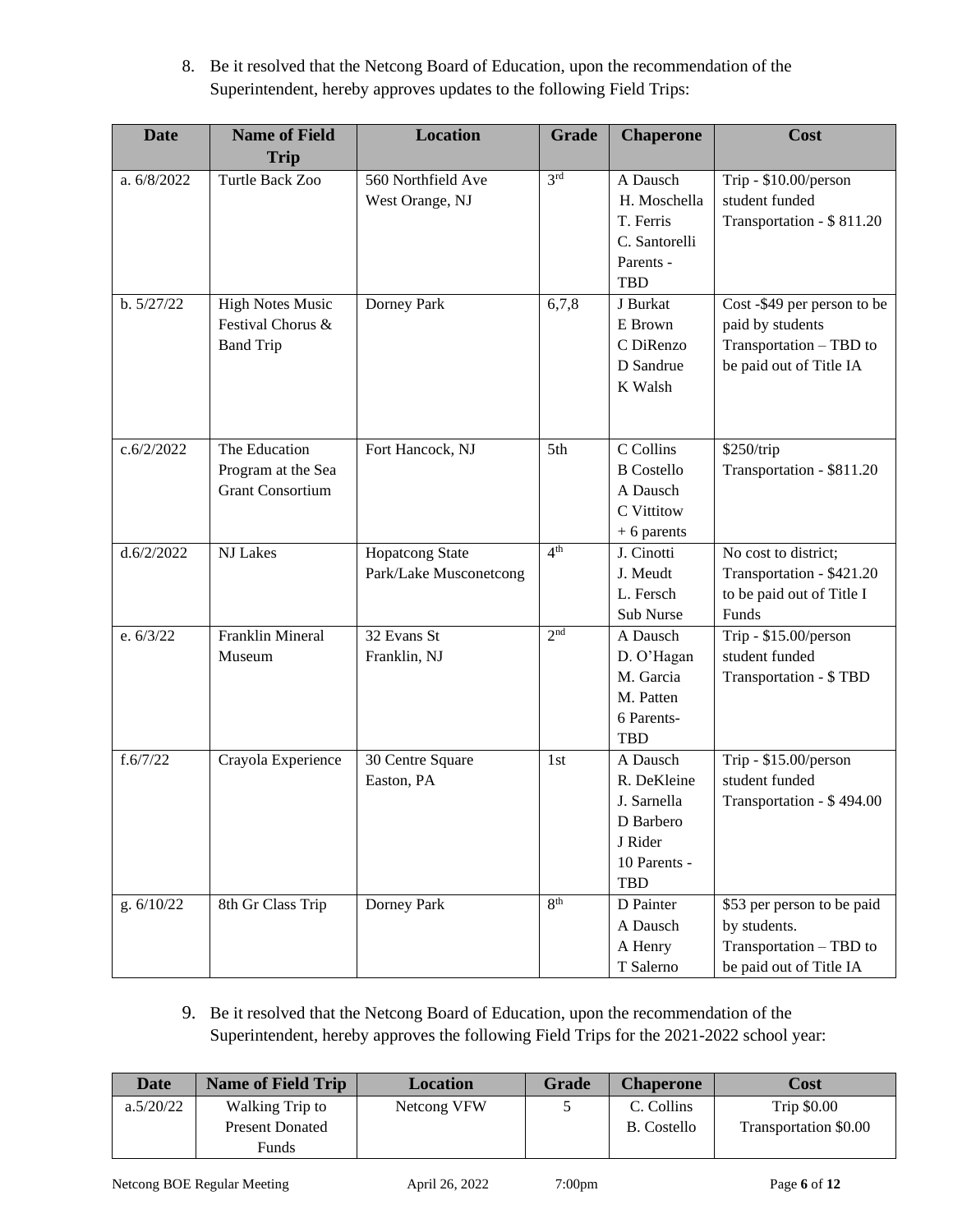| b.4/13/22    | Spring Scavenger      | on campus     | 9 students | C. Dougherty | Fee \$270                  |
|--------------|-----------------------|---------------|------------|--------------|----------------------------|
|              | Hunt                  |               | G&T        |              | Transportation \$0.00      |
|              |                       |               |            |              | To be paid out of Title IA |
| c.12/15/21   | Snowman Challenge     | Virtual event | G&T        | C. Dougherty | Fee \$100.00               |
|              |                       |               |            |              | To be paid out of Title IA |
| d.1/14/22    | <b>Poster Contest</b> | Virtual event | G&T        | C. Dougherty | Fee \$100.00               |
|              |                       |               |            |              | To be paid out of Title IA |
| e. $2/19/22$ | Jr. Model UN          | Virtual event | G&T        | C. Dougherty | Fee \$250.00               |
|              |                       |               |            |              | To be paid out of Title IA |

- 10. Be it resolved that the Netcong Board of Education, upon the recommendation of the Superintendent, hereby approves the participation of  $5<sup>th</sup>$  through  $8<sup>th</sup>$  grade students in the virtual Science Fair sponsored by Drew University to be held on April 30,2022.
- 11. Be it resolved that the Netcong Board of Education, upon the recommendation of the Superintendent, hereby approves the graduate course tuition reimbursement, upon successful completion of course work, for the following staff member:

| <b>Name</b> | Course                          | <b>Location</b> | <b>Semester</b> | <b>Reimbursement</b>              |
|-------------|---------------------------------|-----------------|-----------------|-----------------------------------|
| a. S. Cryan | EAD 533: Developing and         | Grand Canyon    | 4/28/22-6/9/22  | 3 credits $\omega$ \$572/credit = |
|             | <b>Empowering Instructional</b> | University      |                 | \$1716.00                         |
|             | Leaders                         |                 |                 |                                   |

- 12. Be it resolved that the Netcong Board of Education, upon the recommendation of the Superintendent, hereby approves the creation of the PreK Graduation/End of Year Coordinator position.
- 13. Be it resolved that the Netcong Board of Education, upon the recommendation of the Superintendent, hereby approves the job description for the PreK Graduation/End of Year Coordinator position.
- 14. Be it resolved that the Netcong Board of Education hereby affirms the findings of school year 2021-2022 HIB #21-22-07.
- 15. Be it resolved that the Netcong Board of Education hereby affirms the Superintendent's findings of school year 2021-2022 HIB #21-22-08.
- 16. Be it resolved that the Netcong Board of Education hereby affirms the Superintendent's findings of school year 2021-2022 HIB #21-22-09.
- 17. Be it resolved that the Netcong Board of Education, upon the recommendation of the Superintendent, hereby approves the submission of the Comprehensive Equity Plan Statement of Assurance.
- 18. Be it resolved that the Netcong Board of Education, upon the recommendation of the Superintendent, hereby approves an amendment to the 2021-2022 school year calendar. The district will utilize its one banked snow day on May 31, 2022.
- 19. Be it resolved that the Netcong Board of Education, upon the recommendation of the Superintendent, hereby approves the adoption of the final budget with Change to the Tentative Budget as approved by the Executive County Superintendent for the 2022-2023 school year as follows, and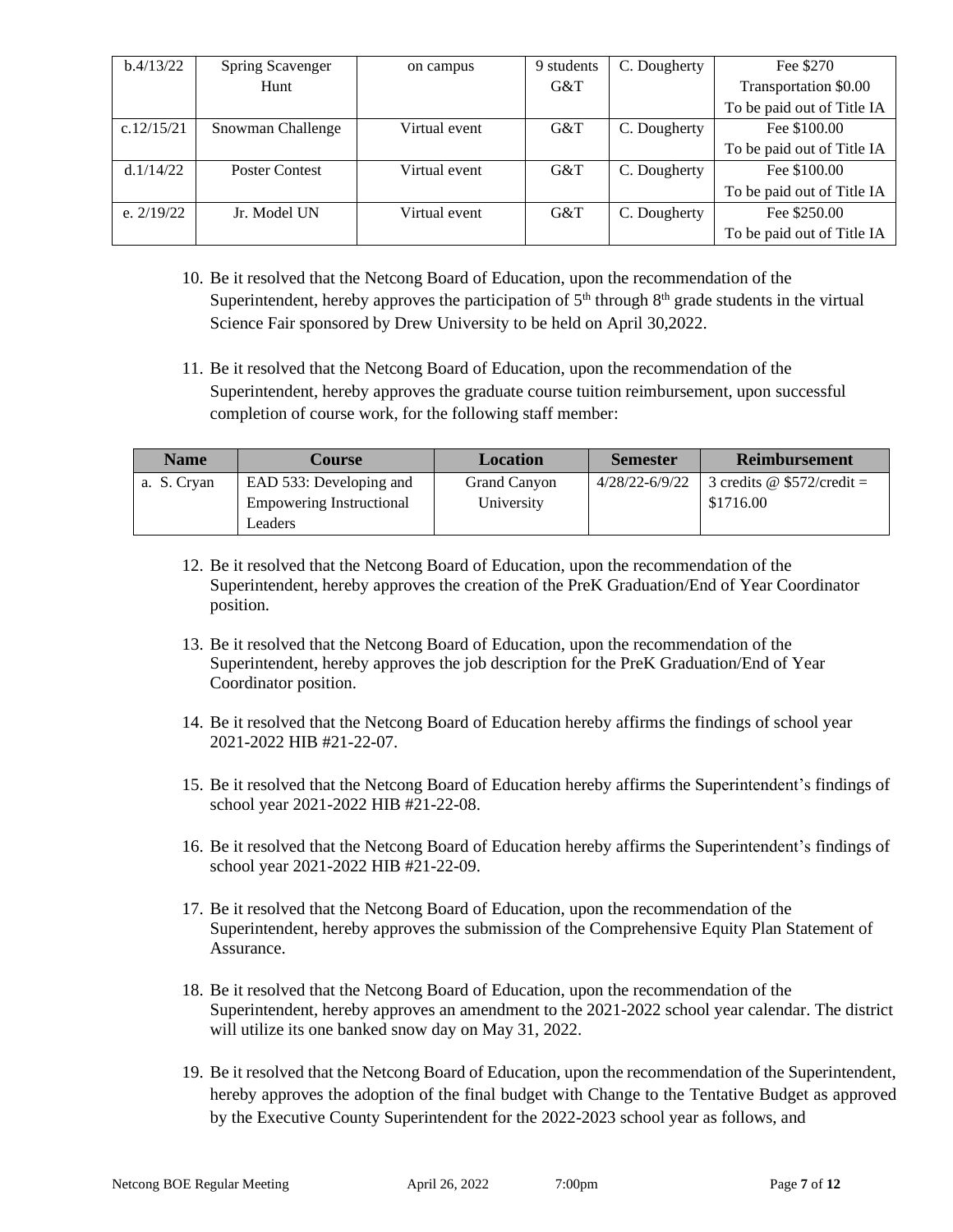|                           |                     | <b>Special</b>  |                     |              |
|---------------------------|---------------------|-----------------|---------------------|--------------|
|                           | <b>General Fund</b> | <b>Revenues</b> | <b>Debt Service</b> | <b>Total</b> |
| 2022-2023                 |                     |                 |                     |              |
| <b>Total Expenditures</b> | \$6,733,671         | \$1,447,029     | \$143,118           | \$8,323,818  |
| Less: Anticipated         |                     |                 |                     |              |
| Revenues                  | \$2,708,881         | \$1,447,029     | \$0                 | \$4,155,910  |
| Tax Levy                  | \$4,024,790         | \$0             | \$143,118           | \$4,167,908  |

AND, the Board of Education, on March 22, 2022, voted to submit to the Executive County Superintendent a Tentative Budget for SY 2022-2023 as follows:

|                           |                     | <b>Special</b>  |                     |              |
|---------------------------|---------------------|-----------------|---------------------|--------------|
|                           | <b>General Fund</b> | <b>Revenues</b> | <b>Debt Service</b> | <b>Total</b> |
| 2022-2023                 |                     |                 |                     |              |
| <b>Total Expenditures</b> | \$6,433,671         | \$1,447,029     | \$143,118           | \$8,023,818  |
| Less: Anticipated         |                     |                 |                     |              |
| Revenues                  | \$2,408,881         | \$1,447,029     | \$0                 | \$3,855,910  |
| Tax Levy                  | \$4,024,790         | \$0             | \$143,118           | \$4,167,908  |

AND, the Tentative Budget was approved by the Executive County Superintendent AND, the Board of Education has now determined to modify the Tentative Budget because of an increase in the withdrawal of funds from Capital Reserve for the Music Room Renovation project, and

FURTHER BE IT RESOLVED, the Board of Education approves the modification of the Tentative Budget as follows:

| <b>Budget</b><br>Line | Description                                                       | Tentative<br><b>Budget</b> | Final<br><b>Budget</b> | Change    | Explanation                                                                                                       |
|-----------------------|-------------------------------------------------------------------|----------------------------|------------------------|-----------|-------------------------------------------------------------------------------------------------------------------|
| 620                   | Withdraw from Cap<br>Res-Excess Cost $\&$<br>Other Cap Project    | \$326,000                  | \$626,000              | \$300,000 | Increase in the<br>withdrawal of funds from<br>Capital Reserve for the<br><b>Music Room Renovation</b><br>project |
| 76260                 | <b>Total Facilities</b><br><b>Acquisition And</b><br>Const. Serv. | \$282,000                  | \$582,000              | \$300,000 | Increase in the<br>withdrawal of funds from<br>Capital Reserve for the<br><b>Music Room Renovation</b><br>project |
| <b>TOTAL</b>          |                                                                   | \$608,000                  | \$1,208,000            | \$600,000 |                                                                                                                   |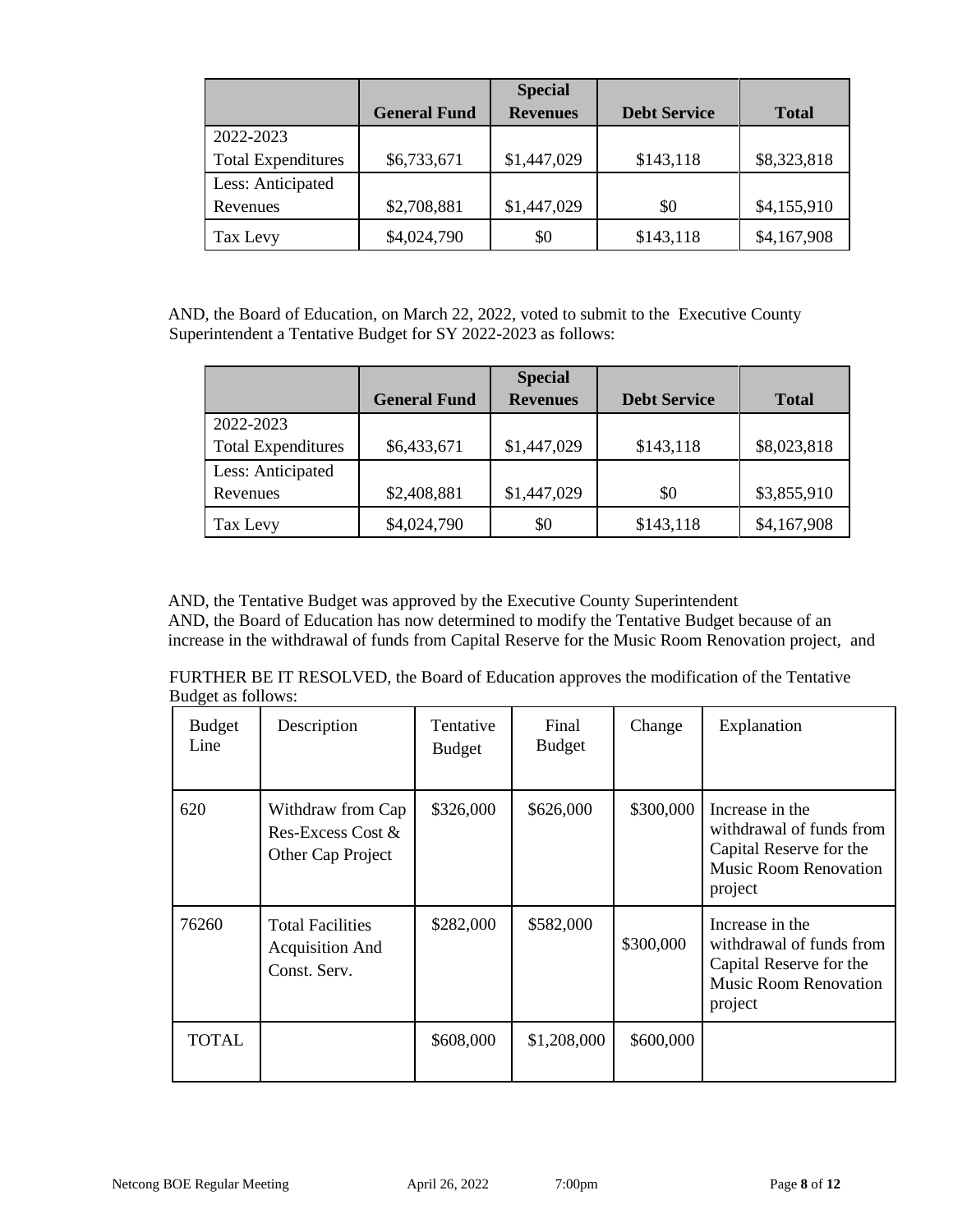20. Be it resolved that the Netcong Board of Education, upon the recommendation of the Superintendent, hereby approves in the 2022-2023 budget the withdrawal of \$626,000 from the district's capital reserve account for the following capital projects which are part of the district's Long-Range Facility Plan (LRFP).

| Project # | <b>Project</b>                       | Amount       |
|-----------|--------------------------------------|--------------|
|           | <b>Roof Repairs</b>                  | 50,000.00    |
|           | Playground Stair Wall Rehab          | \$114,000.00 |
|           | Paving                               | 40,000.00    |
|           | <b>Repair Paint Interior Walls</b>   | 32,000.00    |
|           | <b>West Entrance Exterior Stairs</b> | 60,000.00    |
|           | <b>Music Room Upgrades</b>           | \$330,000.00 |

21. Be it resolved that the Netcong Board of Education, upon the recommendation of the Superintendent, approves the following:

Pursuant to N.J.A.C. 6A:23A-7.3, a board of education must establish a maximum travel expenditure, as defined in N.J.A.C. 6A:23A-7.1 et seq., therefore Be it resolved that the Board of Education includes in the tentative budget a maximum travel expenditure in the amount of \$20,200.00 for the 2022-2023 school year. The maximum travel expenditure amount for the 2021-2022 is \$20,200.00 of which, \$3,053.00 has been spent and \$1,920.00 is encumbered to date.

22. Be it resolved that the Netcong Board of Education, upon the recommendation of the Superintendent, approves the following:

The Board of Education recognizes school staff and Board members will incur travel expenses related to and within the scope of their current responsibilities and for travel that promotes the delivery of instruction or furthers the efficient operation of the school district; and

Whereas, N.J.A.C. 6A:23A Subchapter 7 requires Board members to receive approval of these expenses by a majority of the full voting membership of the Board and staff members to receive prior approval of these expenses by the Superintendent of Schools and a majority of the full voting membership of the Board; and

Whereas, a board of education may establish, for regular district business travel only, an annual school year threshold of \$1500 per staff member where prior Board approval shall not be required unless this annual threshold for a staff member is exceeded in a given school year (July 1 through June 30); and

Whereas, travel and related expenses not in compliance with N.J.A.C. 6A:23A Subchapter 7 but deemed by the board of education to be necessary and unavoidable as noted on the approved Board of Education Out of District Travel and Reimbursement Forms; therefore

BE IT RESOLVED, the Board of Education approves all travel not in compliance with N.J.A.C. 6A:23A Subchapter 7 as being necessary and unavoidable as noted on the approved Board of Education Out of District Travel and Reimbursement Forms; and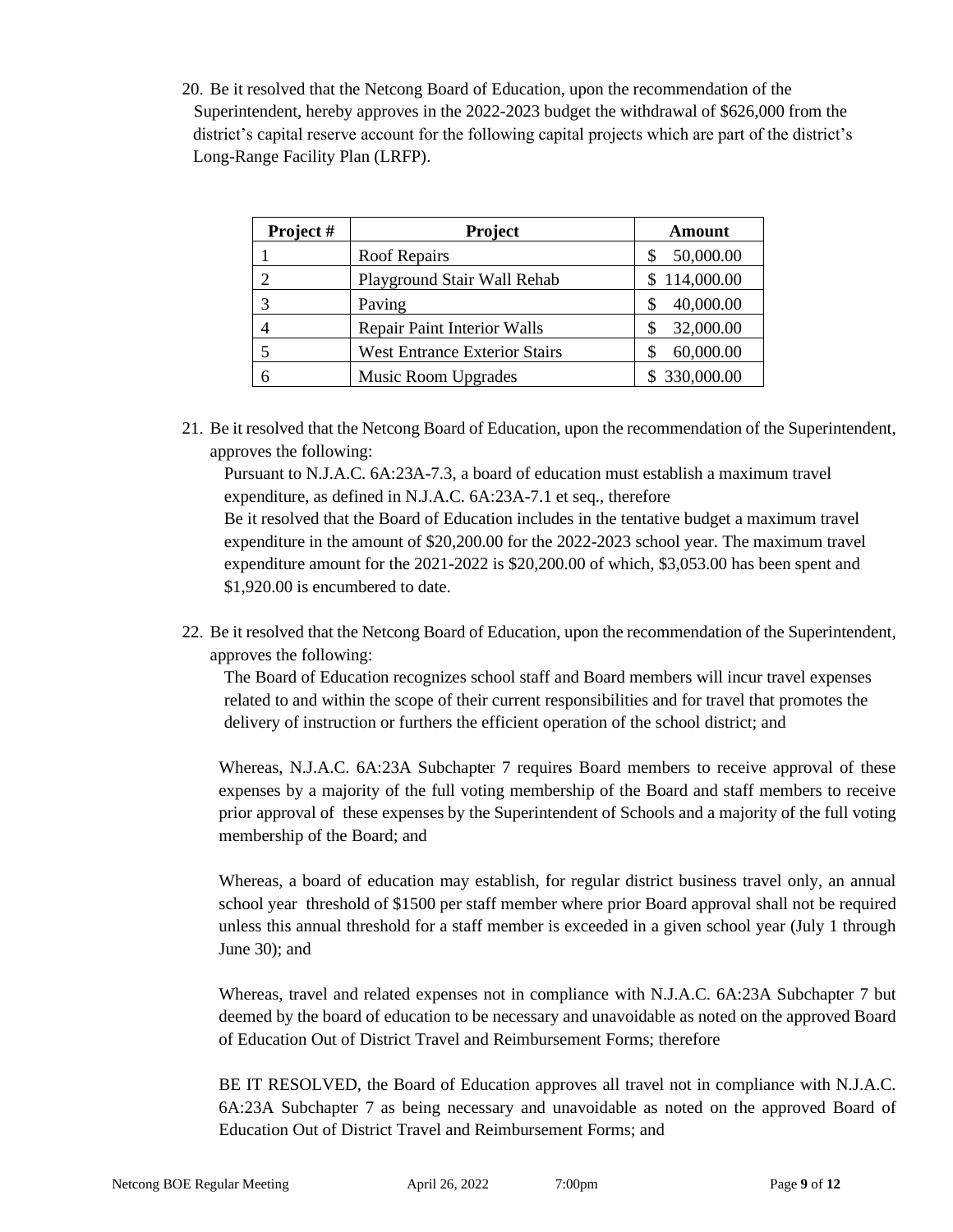BE IT FURTHER RESOLVED, the Board of Education includes in the tentative budget travel and related expense reimbursements in accordance with N.J.A.C. 6A:23A Subchapter 7, to a maximum expenditure of \$20,200.00 for all staff and board members for the 2022-2023 school year and that the School Business Administrator/Board Secretary shall track and record these costs to ensure that the maximum amount is not exceeded.

23. Be it resolved that the Netcong Board of Education, upon the recommendation of the Superintendent hereby approves the professional services maximum costs for the 2022-2023 school year:

 Whereas, NJAC 6A:23A-5.2 provides that a school district must establish a maximum dollar limit prior to budget preparation for public relations and professional services fees, and;

 Whereas, the Netcong Board of Education has established the following maximum dollar limits is required, and;

Whereas, if these professional services exceed the maximum amount listed, the Netcong Board of Education will consider another motion to increase amounts listed:

| Architects | \$50,000 | Attorneys        | \$50,000 |
|------------|----------|------------------|----------|
| Auditors   | \$40,000 | School Physician | \$2,500  |

24. Be it resolved that the Netcong Board of Education, upon the recommendation of the Superintendent, hereby authorizes the Completion of an Application and Receipt of a Safety Grant Award for portable radios as follows:

WHEREAS, the New Jersey Schools Insurance Group ("NJSIG") is a school board insurance group authorized by N.J.S.A. 18A:18B-1, et seq. to provide insurance coverage and risk management services for its members;

WHEREAS, the Netcong Board of Education, hereinafter referred to as the "Educational Institution," is a member of NJSIG; and,

WHEREAS, in accordance with NJSIG Policy 3710, the goal of the safety grant program is to provide members the necessary resources to complete risk reduction projects and improve the safety of the population NJSIG members serve.

NOW THEREFORE, BE IT RESOLVED that: 1) The Educational Institution applies for a safety grant through the NJSIG safety grant program for the 2022 fiscal year in the amount of \$2,400.00 for the purposes set forth in their safety grant application, which is attached hereto; and, 2) The Business Administrator or their designee is hereby authorized to take all action necessary to apply for and receive a safety grant award.

- 25. Be it resolved that the Netcong Board of Education, upon the recommendation of the Superintendent, hereby approves the submission of the Statement of Assurance for Lead Testing.
- 26. Be it resolved that the Netcong Board of Education, upon the recommendation of the Superintendent, hereby approves the corrective action to the 2021-2022 administrative review that was conducted by the New Jersey Department of Agriculture.

#### **10. Liaison Reports**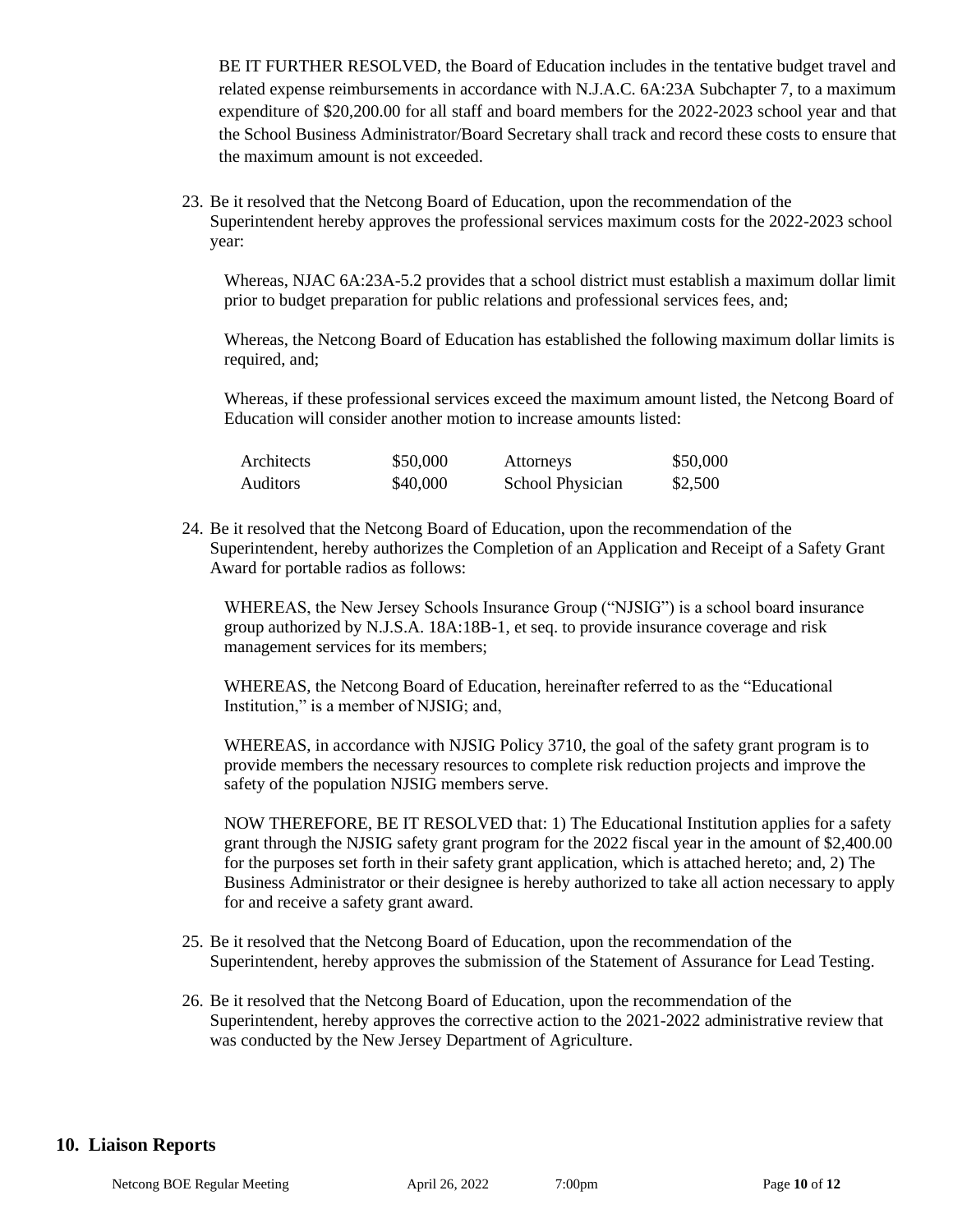- a. Netcong Educational Foundation J. Parks
- b. Netcong PTA J. Parks
- c. Town Council B. Stevens, B. Dalesandro
- d. Recreation Commission J. Parks
- e. Planning Board C. Kranz

### **11. Old Business/Miscellaneous**

## **12. Meeting Open to the Public**

|     | Open: Moved By:               |                                                                        | Time:                                                                                                                                                                                                                                                                                                                                                                                                                                                                                                                                                                                                                                                                                                                                                                         |
|-----|-------------------------------|------------------------------------------------------------------------|-------------------------------------------------------------------------------------------------------------------------------------------------------------------------------------------------------------------------------------------------------------------------------------------------------------------------------------------------------------------------------------------------------------------------------------------------------------------------------------------------------------------------------------------------------------------------------------------------------------------------------------------------------------------------------------------------------------------------------------------------------------------------------|
|     | or letter.                    |                                                                        | Public is invited to address the Board with any questions, comments or concerns. The Board requests that the individual<br>address the Board, giving name and address, and asks that all remarks be directed to the Chair. The public portion shall be<br>limited to thirty minutes with a five-minute time limit on each participant. The Board wishes to remind all attendees at its<br>meeting that while it subscribed without reservation to the principle of keeping the public completely informed, by policy it<br>cannot allow public discussion of personnel matters. If a matter concerning the staff of the Netcong Public School is of<br>interest or concern, the matter would be referred to the Superintendent or the Board of Education, either by telephone |
|     | Closed: Moved By:____________ | Seconded By:____________                                               |                                                                                                                                                                                                                                                                                                                                                                                                                                                                                                                                                                                                                                                                                                                                                                               |
| 13. | <b>Executive Session</b>      |                                                                        |                                                                                                                                                                                                                                                                                                                                                                                                                                                                                                                                                                                                                                                                                                                                                                               |
|     | Open: Moved By:___________    | Seconded By:                                                           | Time:                                                                                                                                                                                                                                                                                                                                                                                                                                                                                                                                                                                                                                                                                                                                                                         |
|     |                               | be made public at the time official action is may or may not be taken. | RESOLVED, pursuant to N.J.S.A. 10:4:13 and 10:4-12 that the Netcong Board of Education hold a closed Executive Session<br>regarding one or more of the following: legal matters, negotiations, personnel issues, individual student matters, HIB 2223-<br>04 and matters which are attorney-client privileged. It is expected that the discussion undertaken in this closed session can                                                                                                                                                                                                                                                                                                                                                                                       |
|     | Closed: Moved By:____________ |                                                                        | Seconded By: Time:                                                                                                                                                                                                                                                                                                                                                                                                                                                                                                                                                                                                                                                                                                                                                            |
|     | <b>Roll Call</b>              |                                                                        |                                                                                                                                                                                                                                                                                                                                                                                                                                                                                                                                                                                                                                                                                                                                                                               |
|     | Mr. Arbolino                  | Mr. Barbero                                                            | Mr. Kranz                                                                                                                                                                                                                                                                                                                                                                                                                                                                                                                                                                                                                                                                                                                                                                     |
|     | Mrs. Lapsley                  | Mr. Latham                                                             | Mrs. Parks                                                                                                                                                                                                                                                                                                                                                                                                                                                                                                                                                                                                                                                                                                                                                                    |
|     | Ms. Santalucia ______         | Mr. Stevens                                                            | Mrs. Dalesandro                                                                                                                                                                                                                                                                                                                                                                                                                                                                                                                                                                                                                                                                                                                                                               |

### **14. Possible Motions Following Executive Sessions**